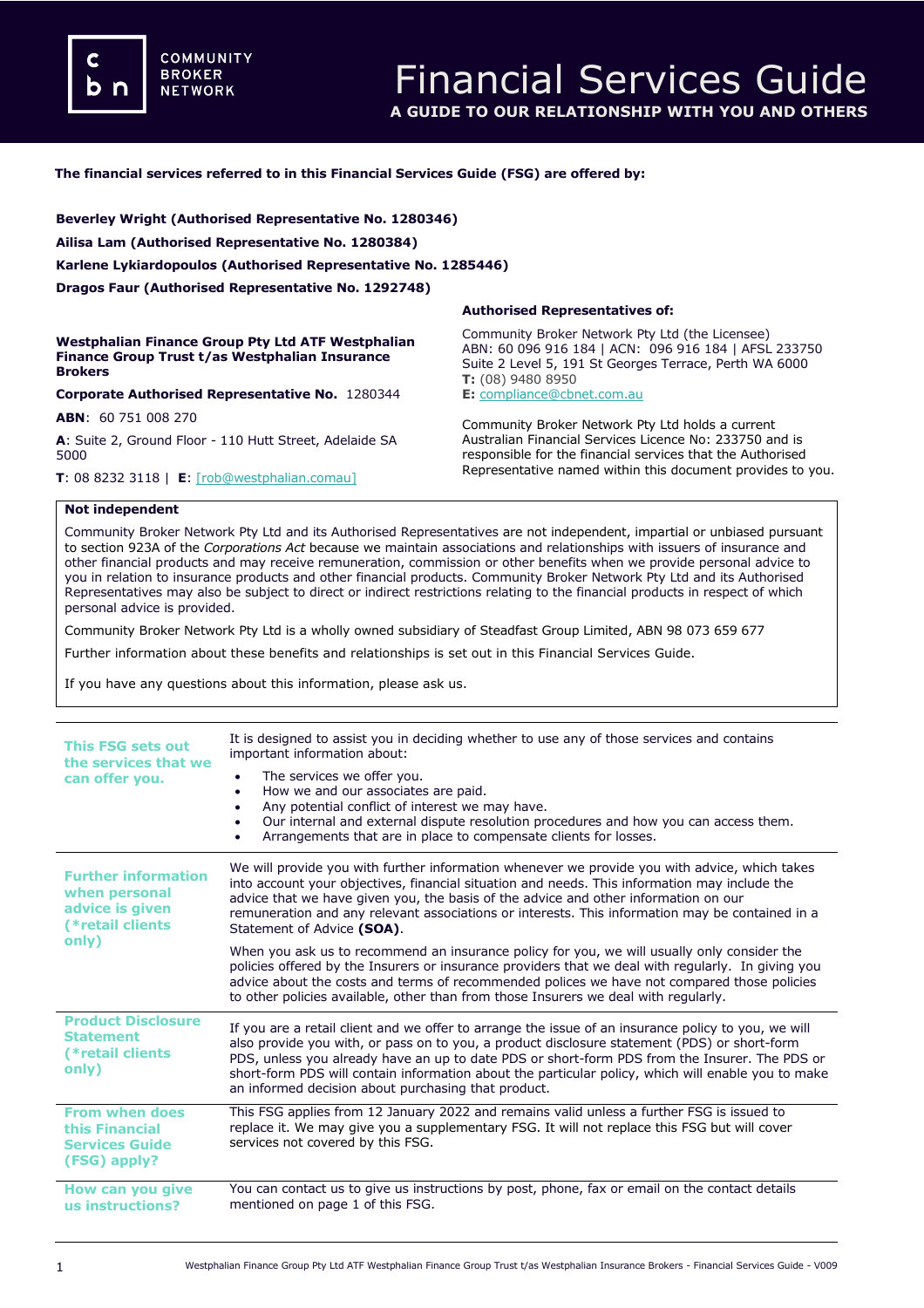# Financial Services Guide **A GUIDE TO OUR RELATIONSHIP WITH YOU AND OTHERS**

| <b>Who is responsible</b><br>for the financial<br>services provided?                                                                                                    | Community Broker Network Pty Ltd is responsible for the financial services that will be provided<br>to you or through you to your family members, including the distribution of this FSG. Community<br>Broker Network Pty Ltd holds a current Australian Financial Services Licence No: 233750. The<br>contact details for Community Broker Network Pty Ltd are at the top of this FSG. The distribution<br>of this FSG by us is authorised by Community Broker Network Pty Ltd.                                                                                                   |
|-------------------------------------------------------------------------------------------------------------------------------------------------------------------------|------------------------------------------------------------------------------------------------------------------------------------------------------------------------------------------------------------------------------------------------------------------------------------------------------------------------------------------------------------------------------------------------------------------------------------------------------------------------------------------------------------------------------------------------------------------------------------|
| <b>What kinds of</b><br><b>financial services</b><br>are we authorised<br>to provide and what<br><b>kinds of financial</b><br>product/s do those<br>services relate to? | The financial services referred to in this quide are provided by your Authorised Broker, who is<br>authorised under the Community Broker Network Pty Ltd's Australian Financial Services Licence<br>to provide financial product advice and deal in general insurance products for wholesale and retail<br>clients. We will do this on your behalf as your general insurance broker unless we tell you<br>otherwise.                                                                                                                                                               |
|                                                                                                                                                                         | If we ever act under a binder arrangement, which means we have authority to issue policies as<br>an agent for the insurer, rather than acting for you, we will inform you of this arrangement.                                                                                                                                                                                                                                                                                                                                                                                     |
| <b>Will I receive</b><br>tailored advice?                                                                                                                               | Maybe not in all cases. However, we may need information about your personal objectives,<br>details of your current financial situation and any relevant information, so that we can arrange<br>insurance policies for you, or to give you advice about your insurance needs. We will ask you for<br>the details that we need to know.                                                                                                                                                                                                                                             |
|                                                                                                                                                                         | In some cases, we will not ask for any of this information. If we do not ask, or if you do not give<br>us all of the information we ask for, any advice you receive may not be appropriate to your<br>needs, objectives and financial situation. You should read the warnings contained in any SOA, or<br>any other warnings that we give you, carefully before making any decision about an insurance<br>policy.                                                                                                                                                                  |
|                                                                                                                                                                         | Where we provide you with advice about your insurance arrangements, that advice is current at<br>the time that we give it. At renewal we may review your insurance however, in some cases we<br>may automatically renew your insurance to ensure you continue to be covered. This renewal will<br>not take into account any changes to your current financial situation or personal objectives or<br>needs that you have not informed us of.                                                                                                                                       |
| <b>Contractual liability</b><br>and your insurance<br>cover                                                                                                             | Many commercial or business contracts contain clauses dealing with your liability (including<br>indemnities or hold harmless clauses). Such clauses may entitle your insurers to reduce cover,<br>or in some cases, refuse to indemnify you at all. You should seek legal advice before signing and<br>accepting contracts. You should inform us of any clauses of this nature before you enter into<br>them.                                                                                                                                                                      |
| <b>Legal advice</b>                                                                                                                                                     | Our duty as a general insurance broker does not extend to giving legal advice. You should consult<br>your solicitor when you need advice on legal matters.                                                                                                                                                                                                                                                                                                                                                                                                                         |
| <b>What information</b><br>do we maintain<br>about you and how<br>can you access it?                                                                                    | Community Broker Network Pty Ltd maintains a record of your personal profile including details of<br>insurance policies that we arrange for you. Community Broker Network Pty Ltd may also maintain<br>records of any recommendations or advice given to you. Community Broker Network Pty Ltd will<br>retain this FSG and any other FSG given to you as well as any SOA, PDS or short-form PDS that<br>we give or pass on to you for the period required by law.                                                                                                                  |
|                                                                                                                                                                         | We and Community Broker Network Pty Ltd are committed to implementing and promoting a<br>privacy policy, which will ensure the privacy and security of your personal information.<br>Community Broker Network Pty Ltd has taken the appropriate action to ensure we comply with<br>the Australian Privacy Principles ("APPs") and have established a Privacy Policy. A copy of our<br>privacy policy is available on request, or at www.cbnet.com.au.                                                                                                                              |
|                                                                                                                                                                         | If you wish to access your file, please ask us. We will make arrangements for you to do so.                                                                                                                                                                                                                                                                                                                                                                                                                                                                                        |
| How will I pay for<br>the services<br>provided?                                                                                                                         | Payment for the services we provide you are payable directly to Community Broker Network Pty<br>Ltd. For each insurance product, the insurer will charge a premium that includes any relevant<br>taxes, charges and levies. Community Broker Network Pty Ltd will receive a payment based on a<br>percentage of this premium (excluding relevant taxes, charges and levies) called commission,<br>which is paid to Community Broker Network Pty Ltd by the insurers. In some cases, we may also<br>charge you a broker fee. This will be shown on the invoice that is sent to you. |
|                                                                                                                                                                         | The invoice provides methods of payment for our services and details of payment terms (14<br>days). Community Broker Network Pty Ltd pays the commission and broker fee to us after<br>deducting a management fee.                                                                                                                                                                                                                                                                                                                                                                 |
|                                                                                                                                                                         | If there is a refund or reduction of your premium as a result of a cancellation or alteration to a<br>policy, or based on a term of your policy (such as a premium adjustment provision), we will<br>retain any fee we have charged you. Depending on our arrangements with the insurer,<br>Community Broker Network Pty Ltd will retain any commission that was paid to them by the<br>insurer for the policy and we may retain the portion of the commission that was paid to us by<br>Community Broker Network Pty Ltd. We may also charge you a cancellation fee.              |
|                                                                                                                                                                         | Non-payment of premium within applicable time frames could result in the insurer cancelling the<br>contract of insurance or charging a penalty premium for time on risk.                                                                                                                                                                                                                                                                                                                                                                                                           |
|                                                                                                                                                                         | When you pay us your premium it will be banked into Community Broker Network Pty Ltd 's trust<br>account. Community Broker Network Pty Ltd will retain the commission from the premium you<br>pay us and remit the balance to the insurer in accordance with Community Broker Network Pty<br>Ltd's arrangements with the insurer. Community Broker Network Pty Ltd will earn interest on the                                                                                                                                                                                       |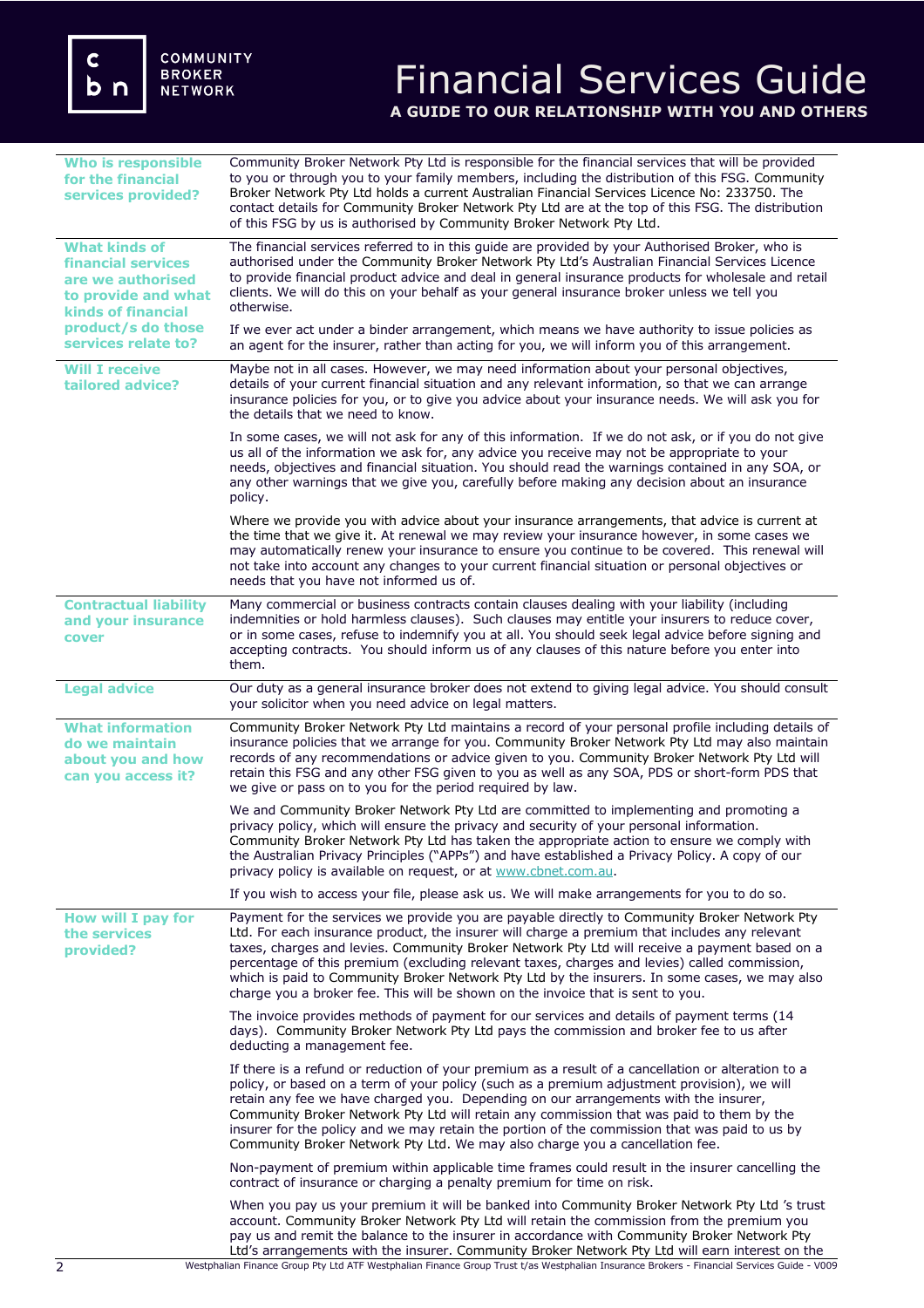**providing the financial services?**

**Do we have any relationships or associations which might reasonably influence us?** 

## Financial Services Guide **A GUIDE TO OUR RELATIONSHIP WITH YOU AND OTHERS**

premium while it is in their trust account or Community Broker Network Pty Ltd may invest the premium and earn a return. Community Broker Network Pty Ltd will retain any interest or return on investment earned on the premium.

If you require assistance from us with a claim which requires an unexpected and significant amount of time or expertise, we reserve the right to make an additional charge for it. Any charges will be agreed with you before we provide the services so you always know how much you will be required to pay.

**How are any commissions, fees or other benefits calculated for**  The commission the Insurer pays to Community Broker Network Pty Ltd will be calculated based on the formula:

**P X Y% = X.**

 $P =$  the amount you pay for any insurance policy (less any government fees or charges included in that amount). *Y*

*%* = the percentage commission paid to Community Broker Network Pty Ltd by the Insurer. *X* = Community Broker Network Pty Ltd's commission. Community Broker Network Pty Ltd's commission varies between 0 and 30%.

We may also charge you a broker fee in addition to commission when you enter into an insurance policy. The amount of the fee will depend on the complexity of the services we are providing. The amount of any broker fee charged will be shown on your invoice.

Community Broker Network Pty Ltd deducts a management fee of between 0% and 22.5% from the total commission and broker fee received and pays the remainder of the broker fee and commission to us.

Our employees that will assist you with your insurance needs will be paid a market salary and may also receive a performance bonus based on both the value and quality of the work they do for our clients.

Where a third party has referred you to us, we may share part of our fees/commission with them or pay an agreed referral rate. If we do, we will pay commissions to those people out of the commission and fees passed to us by Community Broker Network Pty Ltd (not in addition to those amounts), in the range of 0 to 50% of our commission or fees.

If we give you personal advice, we will inform you of any fees, commission or other payments we, our associates or anyone referring you to us (or us to any insurer) will receive in relation to the policies that are the subject of the advice.

See below for information on the Steadfast association and commission.

Community Broker Network Pty Ltd is a wholly owned subsidiary of Steadfast Group Limited, ABN 98 073 659 677.

### **Insurer Relationships**

Community Broker Network Pty Ltd sometimes enter into specific arrangements with a limited number of insurers where we receive fees or other remuneration for the development of insurance solutions or the growth of various insurance portfolios. The remuneration Community Broker Network Pty Ltd receives from these arrangements is variable and is determined by the profitability of the recommended insurance products. We will only recommend these products where they meet your needs and are in your best interests. Any such relationship is managed under our conflicts of interest policy.

We work closely with a range of insurers and underwriting agencies to arrange high quality benefits, competitive pricing and superior service levels for our clients. Wherever possible we will recommend that clients deal with insurers that are authorised under the Insurance Act 1973 (Cth) to carry on insurance business in Australia and are subject to oversight by the Australian Prudential Regulation Authority. We will warn you when we recommend an unauthorised foreign insurer.

Some insurers give other benefits such as sponsorship of annual conferences, training and invitations to social business functions. These benefits may change from year to year. The receipt of these benefits may be based upon the volume of business placed with the provider but may also be more of an ad hoc reward. Occasionally we may also receive small gifts and gratuities. It is Community Broker Network Pty Ltd's policy that gifts or gratuities may be accepted only if they are of an incidental nature. These amounts are not additional costs to you.

Despite the existence of any incentive, any decision to place business with such an Insurer will be based on the fact that this provides the best solution for you and not based on consideration of any incentive entitlement. Community Broker Network Pty Ltd may pass any incentive received on to us.

#### **Steadfast Group Limited**

Community Broker Network Pty Ltd is a Steadfast Group Limited (**Steadfast**) Network Broker.

As a Steadfast Network Broker, Community Broker Network Pty Ltd and our Authorised Representatives have access to member services including model operating and compliance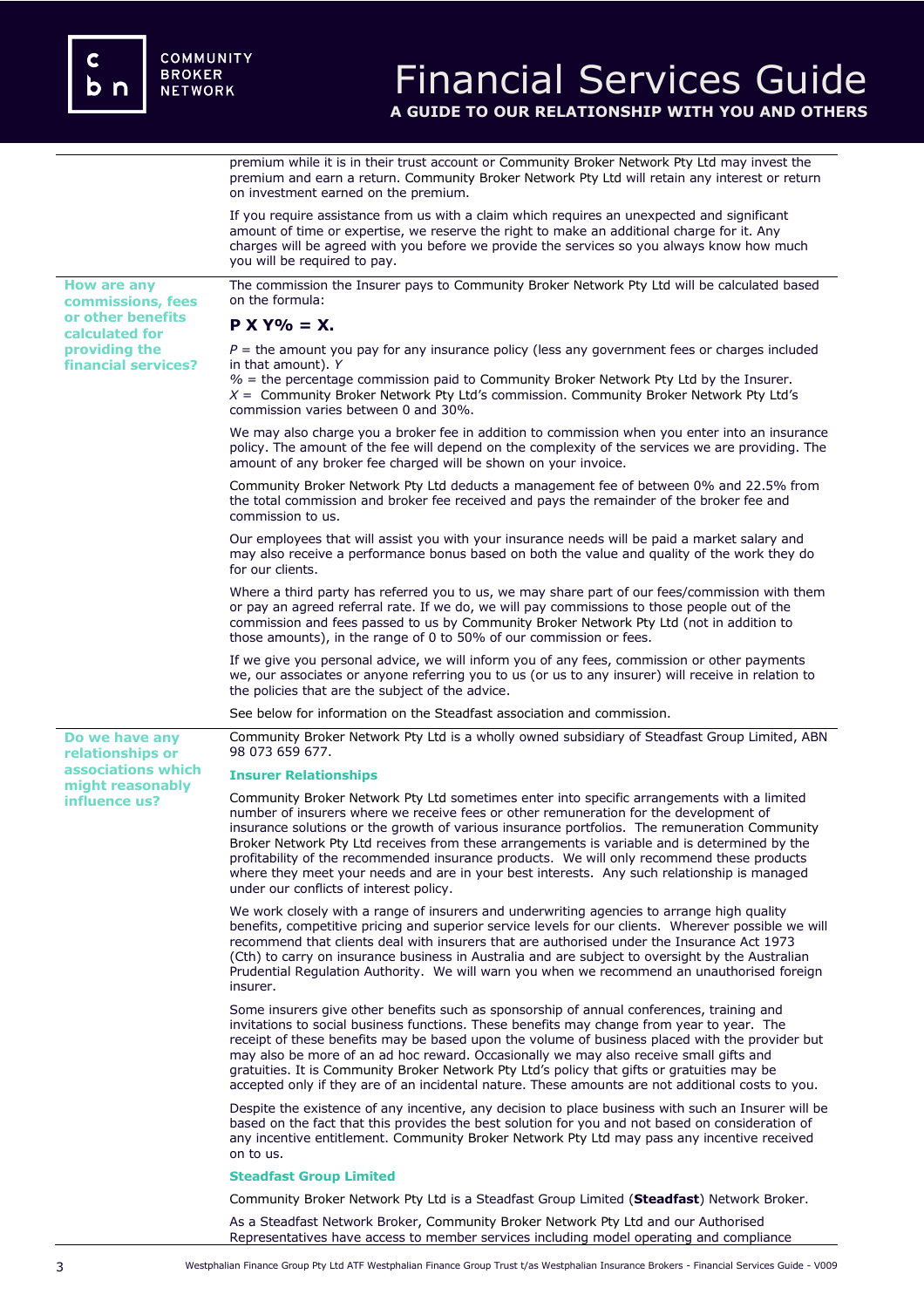# Financial Services Guide **A GUIDE TO OUR RELATIONSHIP WITH YOU AND OTHERS**

|                                                                                  | tools, procedures, manuals and training, legal, technical, HR, contractual liability advice and<br>assistance, group insurance arrangements, product comparison and placement support,<br>claims support, group purchasing arrangements and broker support services. These services<br>are either funded by Steadfast, subsidised by Steadfast or available exclusively to Steadfast<br>Network Brokers for a fee.                                                                                                        |
|----------------------------------------------------------------------------------|---------------------------------------------------------------------------------------------------------------------------------------------------------------------------------------------------------------------------------------------------------------------------------------------------------------------------------------------------------------------------------------------------------------------------------------------------------------------------------------------------------------------------|
|                                                                                  | Steadfast has arrangements with some insurers and premium funders (Partners) under<br>which the Partners pay Steadfast commission of between $0.5 - 1.5\%$ for each product<br>arranged by us with those Partners or alternatively a fee to access strategic and<br>technological support and the Steadfast Broker Network. Steadfast is also a shareholder of<br>some Partners.                                                                                                                                          |
|                                                                                  | Community Broker Network Pty Ltd may receive a proportion of any commission paid to<br>Steadfast by its Partners at the end of each financial year (or other agreed period).                                                                                                                                                                                                                                                                                                                                              |
|                                                                                  | You can obtain a copy of Steadfast's FSG at www.steadfast.com.au.                                                                                                                                                                                                                                                                                                                                                                                                                                                         |
| The licensee and<br>premium funding<br>companies                                 | If we arrange premium funding for you with a premium funder, we or Community Broker<br>Network Pty Ltd may be paid a commission by the premium funder. We may also charge you a<br>fee (or both). The commission that we are paid by the premium funder is usually calculated as a<br>percentage of your insurance premium (including government fees or changes). If you instruct us<br>to arrange premium funding for you, this is when we become entitled to the commission.                                           |
|                                                                                  | Commission rates for premium funding are usually in the range of 0 to 4% of funded premium.<br>When we arrange premium funding for you, you can ask us what commission rate we are paid for<br>that funding arrangement compared to the other arrangements that were available to you. The<br>amount we are paid is set out in the premium funding contract. Some premium funders may pay<br>Community Broker Network Pty Ltd an administration and service fee for the distribution and<br>management of their products. |
| What to do if you<br>have a complaint?                                           | We welcome your suggestions, compliments and complaints as an opportunity to improve our<br>service.                                                                                                                                                                                                                                                                                                                                                                                                                      |
|                                                                                  | If you have any complaints about the service provided to you, please give us the opportunity to<br>put things right by contacting your Authorised Broker about your complaint in the first instance.<br>We will do our best to resolve your complaint within 5 working days.                                                                                                                                                                                                                                              |
|                                                                                  | If your complaint is not satisfactorily resolved within this time, please contact Community Broker<br>Network Pty Ltd's Complaints Officer:                                                                                                                                                                                                                                                                                                                                                                               |
|                                                                                  | T: (08) 9480 8950<br>E: compliance@cbnet.com.au<br>P: PO Box 1183, WEST PERTH WA 6872.<br>Please mark the envelope "Notice of Complaint".                                                                                                                                                                                                                                                                                                                                                                                 |
|                                                                                  | We will try and resolve your complaint quickly and fairly and no later than 30 days from receiving<br>the response.                                                                                                                                                                                                                                                                                                                                                                                                       |
|                                                                                  | Community Broker Network Pty Ltd is a member of the Australian Financial Complaints Authority<br>(AFCA). If your complaint cannot be resolved to your satisfaction by us, you have the right to<br>refer the matter to AFCA. AFCA provides fair and independent financial services complaint<br>resolution that is free to customers. AFCA can be contacted at:                                                                                                                                                           |
|                                                                                  | W: www.afca.org.au   E: info@afca.org.au<br><b>P</b> : 1800 931 678 (free call)<br>In writing to: Australian Financial Complaints Authority, GPO Box 3, Melbourne VIC 3001                                                                                                                                                                                                                                                                                                                                                |
|                                                                                  | Community Broker Network Pty Ltd is a principal member of NIBA and as such the Community<br>Broker Network Pty Ltd's staff and Authorised Brokers have adopted the Insurance Brokers Code<br>of Practice.                                                                                                                                                                                                                                                                                                                 |
| <b>What arrangements</b><br>are in place to<br>compensate clients<br>for losses? | Community Broker Network Pty Ltd have a Professional Indemnity policy in place. The PI policy<br>covers Community Broker Network Pty Ltd employees, its contractors and its Authorised Brokers<br>for claims made against them by clients as a result of their conduct in the provision of financial<br>services.                                                                                                                                                                                                         |
|                                                                                  | The PI policy will cover Community Broker Network Pty Ltd and us for claims relating to the<br>conduct of representatives who no longer work with us, in respect of the Financial Services<br>provided under the Community Broker Network Pty Ltd's Australian Financial Services Licence.                                                                                                                                                                                                                                |
|                                                                                  | This policy satisfies the requirements for compensation arrangements under section 912B of the<br>Corporations Act.                                                                                                                                                                                                                                                                                                                                                                                                       |
| <b>Any questions?</b>                                                            | If you have any further questions about the financial services we provide, please contact us.<br>Please retain this document for your reference and any future dealings with us and Community<br>Broker Network Pty Ltd.                                                                                                                                                                                                                                                                                                  |